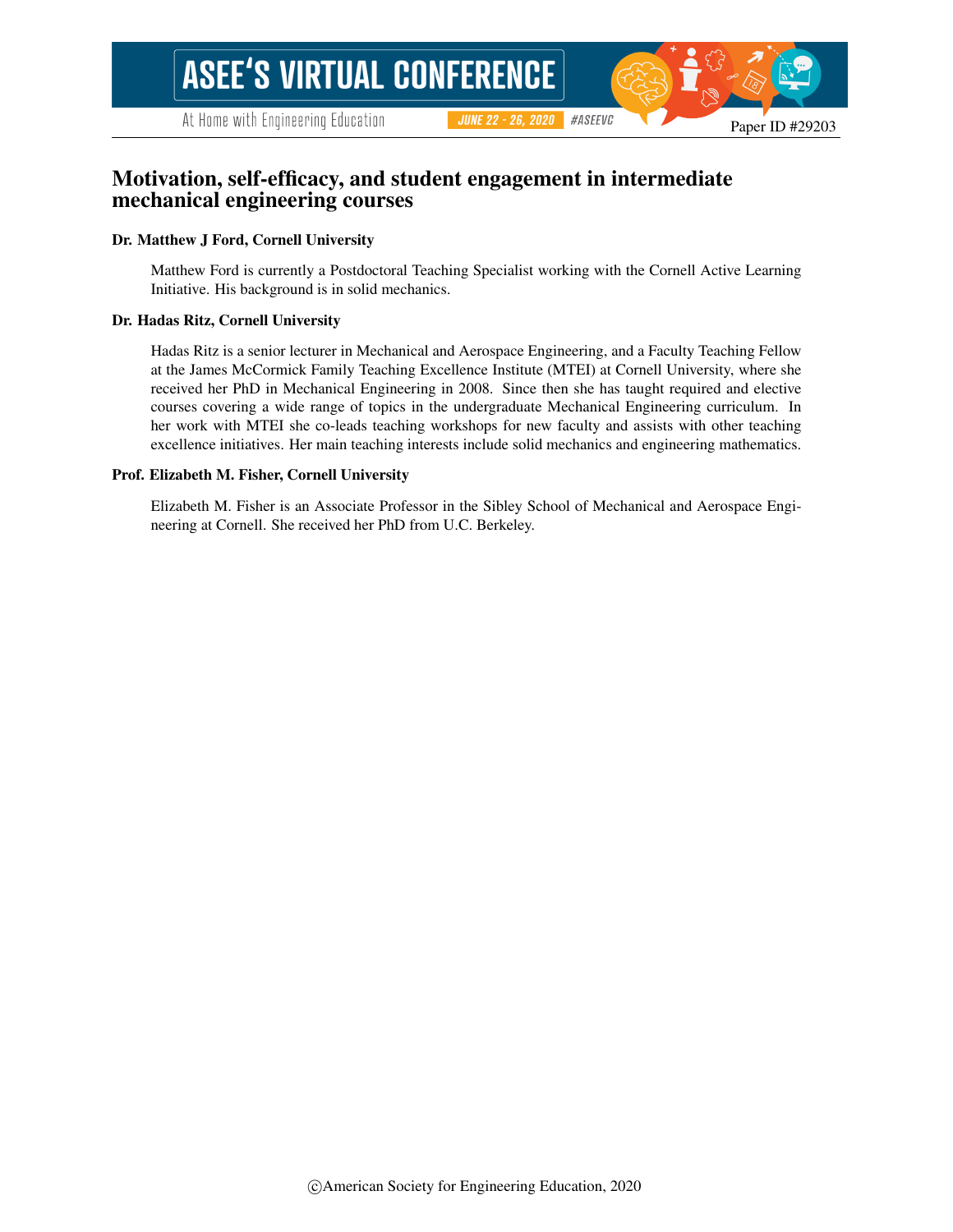# Motivation, self-efficacy, and student engagement in intermediate mechanical engineering courses

### Abstract

Motivation is a critical component of student learning. Student motivation in the context of academic performance is composed of and influenced by several constructs such as intrinsic goals (learning for learning's sake), extrinsic goals (performance for the sake of a grade, career advancement, or other external validation), self-efficacy (confidence in one's ability to succeed with sufficient work), and value (belief that class activities are worthwhile). Much of the literature on motivation in engineering has focused on persistence beyond introductory courses, career choice, and differences between engineering majors. However, our interviews with mechanical engineering students have revealed that students may form motivational beliefs and identities related to a specific subfield within their major (e.g. "I see myself as a mechatronics person, but not a fluids person") and therefore we expect to find differences in responses between course contexts for the same student.

We measured motivation and attitudes towards learning in a cohort of students simultaneously enrolled in three upper-division mechanical engineering courses. We adapted portions of the Motivated Strategies for Learning Questionnaire (MSLQ) into two surveys: an online survey asking students to reflect on all of their mechanical engineering courses ("cohort context"), and a paper survey delivered during class in each of the three courses ("course context"). The cohort-context survey included questions related to intrinsic motivation and extrinsic motivation. The course-context surveys included questions related to intrinsic and extrinsic motivation, self-efficacy, study habits, task value, and peer learning. We also recorded measures of student engagement with course content including lecture attendance (proxied by a classroom polling system) and engagement with an online course discussion board.

Our unique study design allows us to examine the relationships between motivation, self-efficacy, engagement, and academic performance by comparing the same individual in different contexts rather than relying on group statistics. Extrinsic motivation was strongly correlated between courses. Intrinsic motivation, by contrast, was only weakly to moderately correlated between courses. Task value was not correlated between courses despite similar course formats and alignment with major requirements. Most surprisingly, self-efficacy was not correlated between courses, despite strong correlation of grades and exam scores. This curriculum-level lens provides valuable insights to guide the design of broad department-level educational initiatives.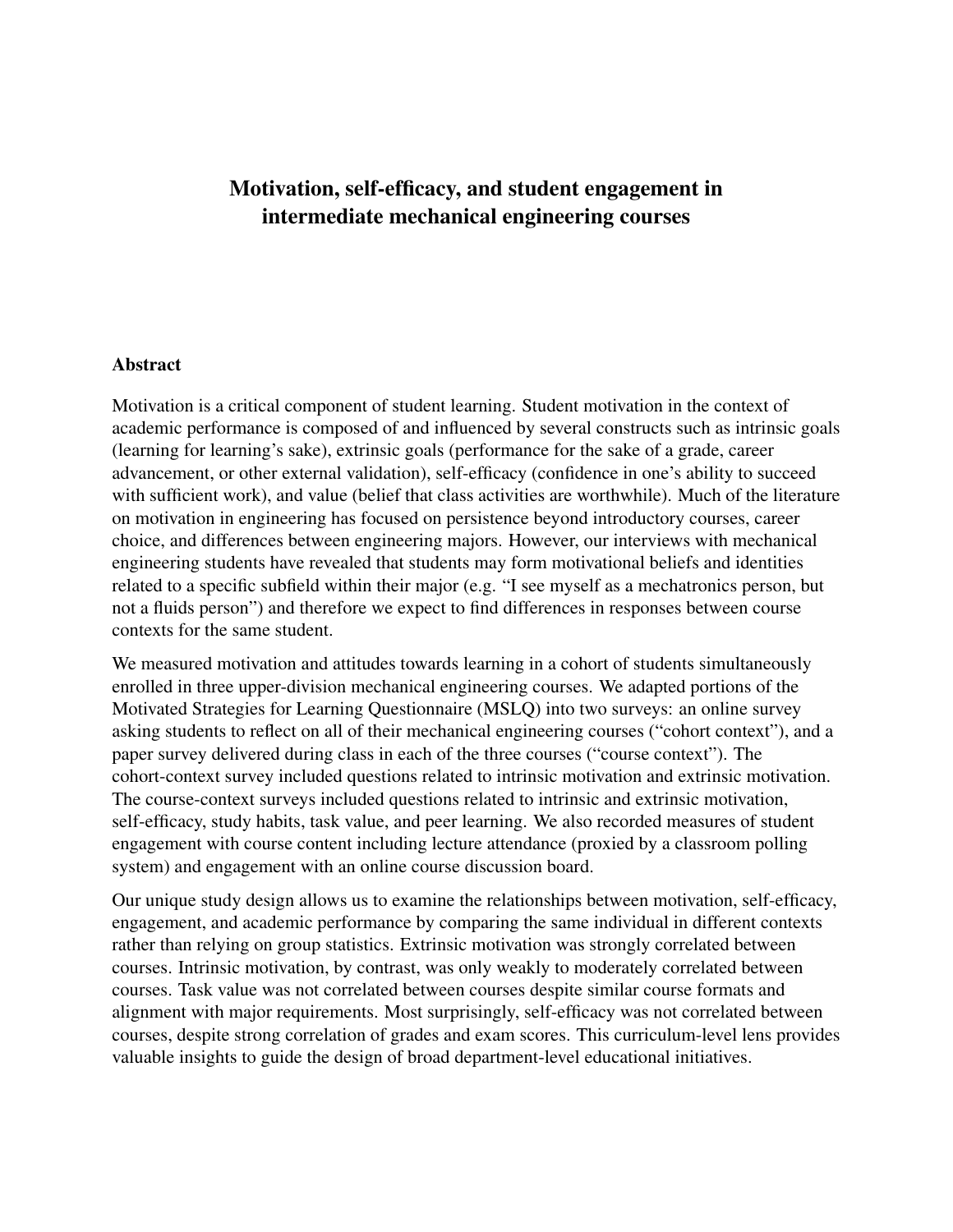## Introduction

The present study is situated within a multi-year effort to transform the junior-year mechanical engineering curriculum at a private R1 university by developing active and inductive learning activities within large, primarily lecture-based courses. Because our project targets several courses simultaneously, and targets student motivation specifically, it is important to understand how motivational attitudes vary across courses.

Motivation is widely recognized as one of the most important factors in student success [1, 2, 3]. In classes using active learning pedagogies, it is important that students feel motivated and empowered to take charge of the process of knowledge creation and assimilation. Students may strive toward a variety of goals in an education context. Guided by *mastery goals*, students are motivated to build knowledge and master subject matter for its own value, rather than for the sake of a grade. Students who hold mastery goals are likely to invest heavily in the learning process and seek help when needed. Mastery goal orientation has been positively linked to perceived value of coursework, self-efficacy, and effective learning strategy use [4] and critical reflection [5]. Guided by *performance goals*, students are motivated to achieve high grades, especially for the sake of demonstrating their ability to others. Students who hold performance goals are likely to act strategically to maximize their performance and avoid challenges or risks that might present valuable learning opportunities. There is a wide range of similar overlapping constructs studied in the literature, but the broad distinction between mastery (or *intrinsic*) and performance (or *extrinsic*) goals is common to most theoretical frameworks. In practice, students hold multiple goals which simultaneously influence their approach to learning [3].

In addition to goal orientation, self-efficacy and task value are important facets of student motivation. Self-efficacy refers to a student's belief that they are capable of achieving a desired aim. Self-efficacy is influenced by prior successes, degree of support from the instructor, and appropriate difficulty of activities, amongst other factors [7]. Task Value in an educational context refers to a set of beliefs about "how interesting, useful, and important the course content is to the student." [6]. Task value is strongly connected to the particular activities and subject matter in a course. While self-efficacy is generally a stronger predictor of academic performance, high task value is associated with effort, persistence, and enrollment decisions [8, 9].

Motivation is an important feature in the Self-Regulated Learning (SRL) conceptual framework along with cognition, learning behaviors, and context [10]. A key assumption of the SRL perspective is that learners can exert some control over not only their behavior, but also their motivation, e.g. by positive self-talk, promising themselves extrinsic rewards, or connecting course-level goals with long-term career goals [10]. Our curriculum intervention strategy is based on the hypothesis that we can increase motivation by helping students make connections between activities and concepts in several required courses.

Motivational constructs are not fixed for a given student, but are assumed to depend on the particular learning context. The degree to which a student's attitudes vary between course contexts may depend on the details of the contexts as well as the age of the student. Bong measured motivational attitudes of Korean high school students in three subjects (Korean, English, and Math) as well as attitudes towards school generally and found that orientation towards performance goals were similar across subjects, while mastery goals, self-efficacy, value,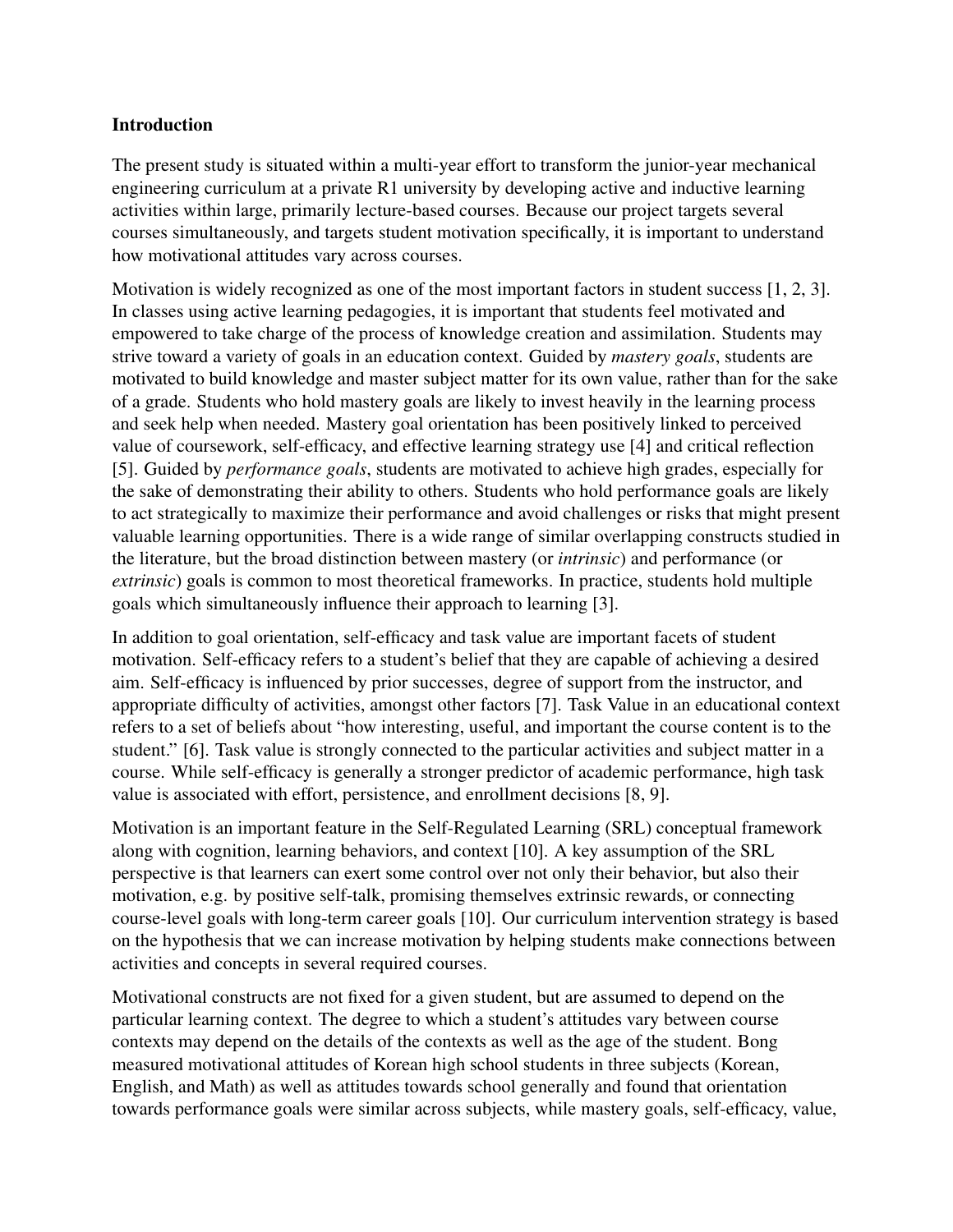and attributional beliefs (the belief that work leads to success) were only moderately or weakly correlated across subjects [11]. In an earlier study, Bong found that motivational attitudes were more clearly differentiated between subjects in high school students than in middle school students [12]. Wolters and Pintrich studied motivation and learning strategy use in middle school students and found similar patterns in variation of task value and self-efficacy across subjects [13], though learning strategy use was highly correlated between subjects. Motivation and self-efficacy in engineering students have been widely studied, especially in the context of understanding choice of major, persistence in the program of study, and engagement in active-learning contexts [14, 15, 5, 16, 17, 18]. However, we were unable to find any studies of postsecondary engineering students which measured motivational constructs across multiple subjects for a given student.

These studies leave open the question of how motivational constructs may vary across subjects in adults who have self-selected into a narrow program of study and have progressed beyond the first two years in which motivation and identity are so important to persistence. Our study addresses this question by measuring motivational constructs in a cohort of mechanical engineering students multiple times across several different course contexts.

# **Methods**

Data was collected from students in three concurrent Mechanical Engineering courses during the Fall 2019 semester ("Course A": Introductory Fluid Mechanics, "Course B": Mechanics of Materials, and "Course C": Mechatronics). These three courses have been targeted by our learning initiative because they reach every student enrolled in the mechanical engineering program (courses A and B are required while course C is taken by almost all students to satisfy a major requirement), and because we have identified opportunities for cross-cutting activities that connect material between these courses.

Students enrolled in any of the three courses were invited to participate in an online survey (the "cohort survey") during the third week of classes. For the cohort survey, we adapted questions from three subscales (intrinsic goal orientation, extrinsic goal orientation, and control of learning beliefs) of the Motivated Strategies for Learning Questionnaire [19]. We reworded each question to measure students' general attitudes towards their mechanical engineering courses by replacing the words "this class" with the words "my [mechanical engineering] courses." Only the first two subscales are analyzed in this study.

Students were then asked to complete a paper survey (the "course survey") during lecture in each of the three courses. The course surveys were administered during the eleventh and twelfth weeks of the semester. The course survey included questions from six subscales of the MSLQ: intrinsic goal orientation, extrinsic goal orientation, task value, self-efficacy for learning and performance, metacognitive self-regulation, and peer learning. Note that the MSLQ effectively combines task interest, task usefulness, and task importance into a single task value measure. Additionally, three questions about the perceived value of lecture time were added ("Lecture Value" questions are included in the Appendix). Each question asked students to identify with statements (e.g. "I like the subject matter of this course") on a seven-point Likert scale ranging from 1="not at all true of me" to 7="very true of me."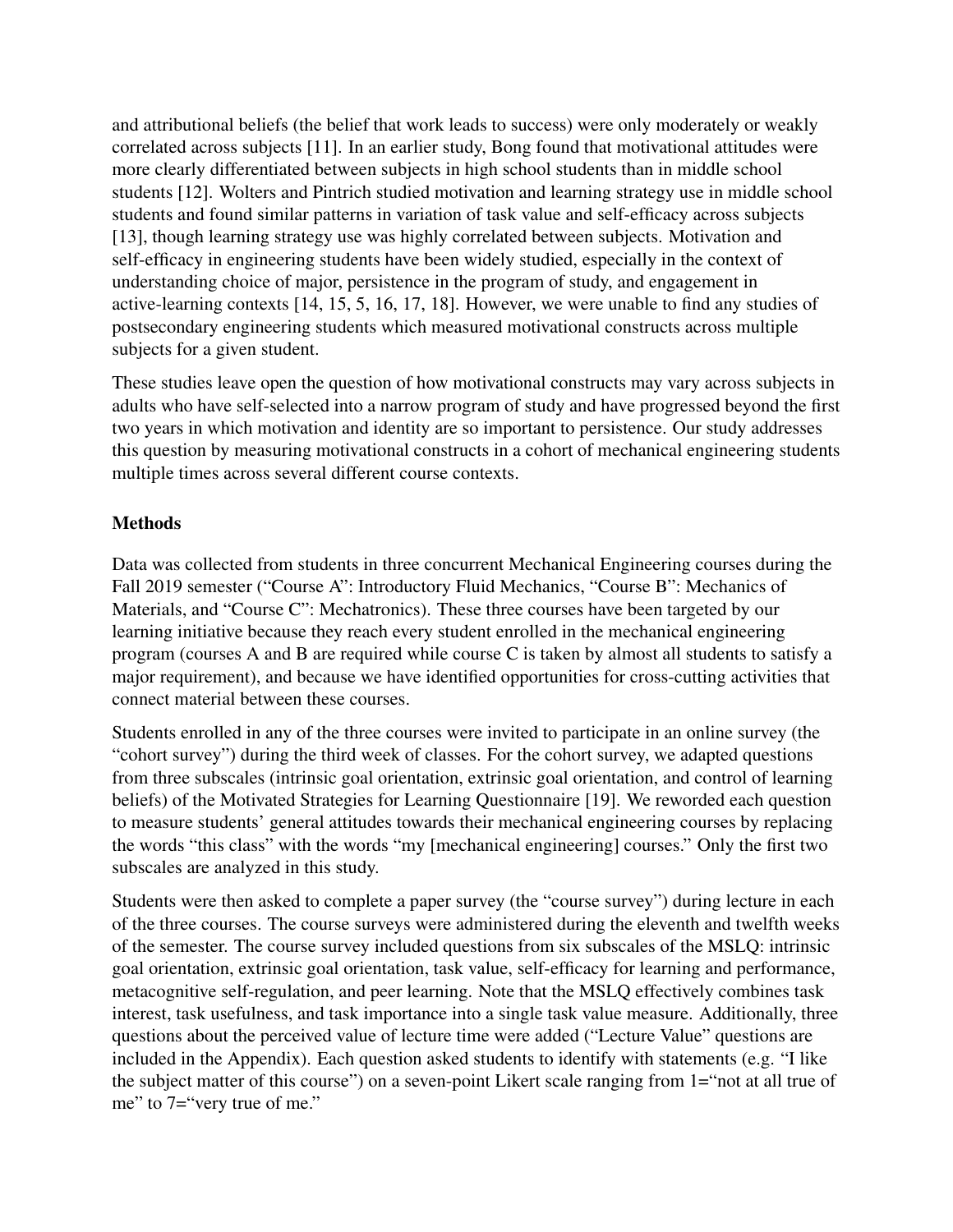|                                         |               | Course surveys |         |           |  |
|-----------------------------------------|---------------|----------------|---------|-----------|--|
|                                         | Cohort survey | A              | B       | C         |  |
| Number of students (participation rate) | 144 (82%)     | 74 (60%)       | 80(65%) | 116 (78%) |  |
| Academic Level                          |               |                |         |           |  |
| Junior                                  | $77\%$        | 97%            | 92%     | 77%       |  |
| Other                                   | 23%           | 3%             | 8%      | 23%       |  |
| Gender                                  |               |                |         |           |  |
| Man                                     | 53%           | 43%            | 42%     | 48%       |  |
| Woman                                   | 45%           | 46%            | 44%     | 42%       |  |
| Other/no response                       | 2%            | 11%            | 14%     | $9\%$     |  |
| Major                                   |               |                |         |           |  |
| Mechanical Engineering                  | 83%           | 93%            | 96%     | 85%       |  |
| $CS/ECE^a$                              | 6%            | 3%             |         | $4\%$     |  |
| <b>Biomedical Engineering</b>           | $4\%$         | -              |         | $4\%$     |  |
| Other                                   | 6%            | $4\%$          | $4\%$   | 6%        |  |

Table 1: Demographics of survey participants.

<sup>a</sup> Electrical and Computer Engineering

Due to the large number of surveys in the study, the total number of items was aggressively minimized by primarily focusing on the motivational constructs. The motivational subscales on the MSLQ were deemed more important than learning strategies for supporting the goals of the broader curriculum development project. Only two learning strategy subscales were used. Peer-learning was chosen because of its potential importance to planned curricular interventions involving team projects and small-group work. Metacognitive self-regulation was chosen because of the relatively high correlation with final grade reported by Pintrich, et. al. [19] and the importance of metacognition in active-learning settings. The metacognitive self-regulation subscale was further shortened from the original twelve questions to six, as recommended by Jackson [20].

In addition to surveys, we collected students' exam and course grades. Attendance was collected in each course using a classroom polling system (iClicker), though the data in Course A (Fluid Mechanics) was lost. All three courses used an online discussion platform (Piazza) to allow students to ask questions, which could be answered either by other students or by the course instructors. We collected summary statistics about students' participation on the platform including number of posts viewed and number of contributions. In some courses, students received a small amount of participation points towards their course grade for completing the surveys. The data collection and methods were approved by the Cornell Institutional Review Board under protocol #1708007347.

### Results and discussion

Out of 175 students enrolled in any of the three courses, 144 (82%) took the cohort survey. Most students in the sample were junior mechanical engineering students (our primary target group). The sample of survey respondents was composed of 53% men and 45% women (2% either marked another option or did not respond), which closely matches internal estimates of the demographics of the major, suggesting roughly equal participation rates. The students in Course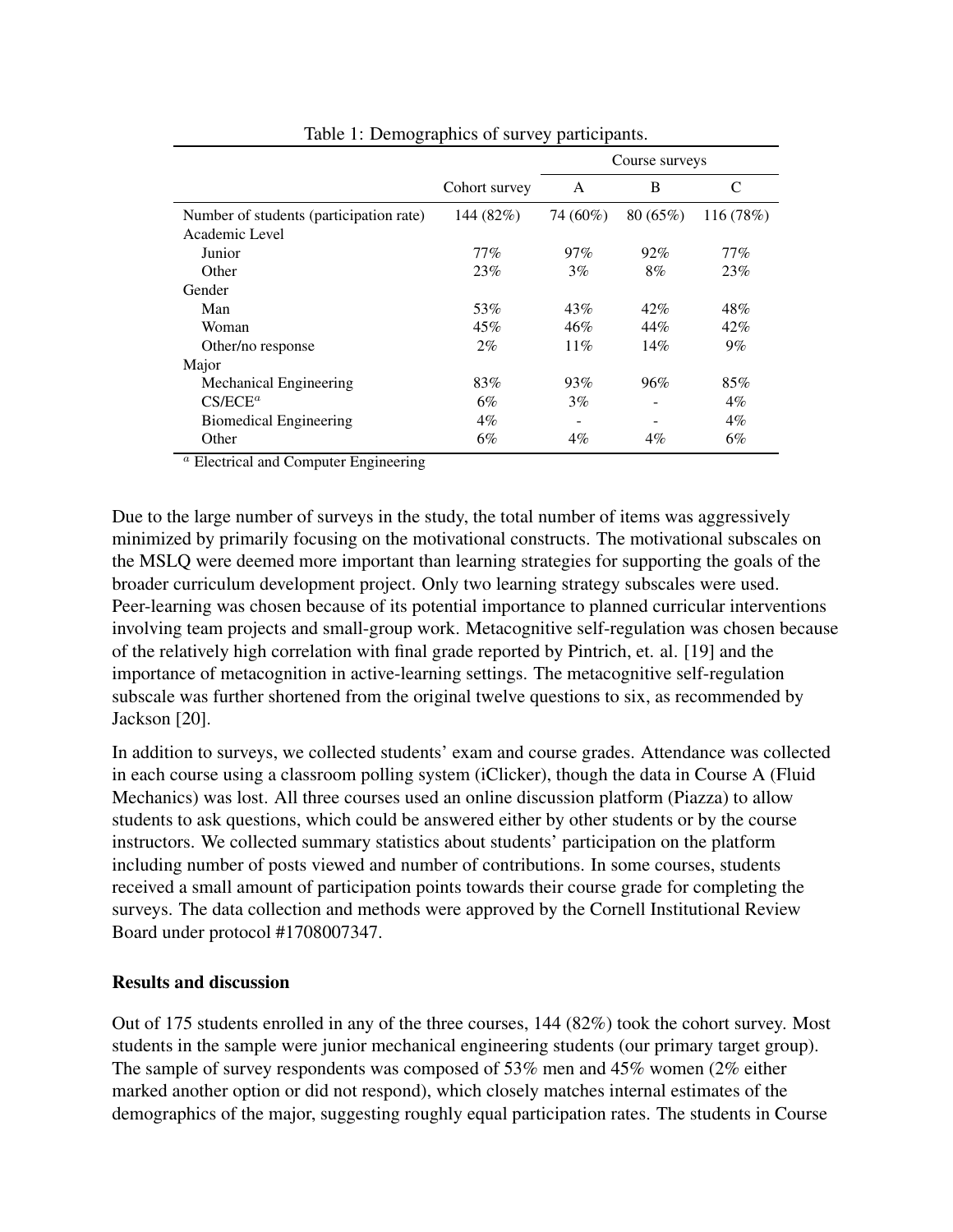Table 2: Summary statistics for affective measures and self-reported learning behaviors. The pvalue associated with a one-way ANOVA test of independence of means is given. All survey items have been adapted from [19] except for Lecture Value.

|                                   | Cohort |      | Course A |      | Course B |      | Course C |      |       |
|-----------------------------------|--------|------|----------|------|----------|------|----------|------|-------|
| Variable                          | mean   | std  | mean     | std  | mean     | std  | mean     | std  | p(>F) |
| <b>Extrinsic Goal Orientation</b> | 4.95   | 1.18 | 4.73     | 1.20 | 4.59     | 1.20 | 4.62     | 1.15 | 0.75  |
| Intrinsic Goal Orientation        | 5.26   | 0.97 | 4.78     | 1.23 | 4.60     | 1.02 | 4.85     | 0.98 | 0.28  |
| <b>Task Value</b>                 |        |      | 5.48     | 1.21 | 5.13     | 1.29 | 5.57     | 0.97 | 0.02  |
| Lecture Value                     |        |      | 4.85     | 1.42 | 4.69     | 1.34 | 5.27     | 1.07 | 0.004 |
| Self-Efficacy                     |        |      | 4.67     | 1.33 | 4.98     | 1.26 | 4.70     | 1.19 | 0.21  |
| Metacognitive Self-Regulation     |        |      | 4.94     | 0.90 | 4.55     | 0.99 | 4.71     | 0.90 | 0.04  |
| Peer Learning                     |        |      | 5.00     | 1.44 | 4.30     | 1.51 | 4.34     | 1.39 | 0.003 |

All variables are measured on a 7-point Likert scale.

C (Mechatronics) who are not juniors are roughly evenly split between sophomores, seniors, and graduate students. 102 students (58%) were co-enrolled in all three courses. Of these students, 47 completed the cohort survey and all three course surveys.

We confirmed the construct validity of the cohort survey using exploratory factor analysis (EFA) without relying on *a priori* assumptions about the underlying structure. In this case EFA is preferred over confirmatory factor analysis (CFA) because our modification of the wording of the original scale items and change in context of the survey can potentially impact the instrument validity. See [21] for a tutorial on factor analysis in the context of survey validation. The twelve MSLQ items in the cohort survey have a strong three-factor structure consistent with the underlying theory proposed by Pintrich et. al. [19]. (A third subscale, control of learning beliefs, was included in the survey and in the EFA, but is not discussed in this study). Four- and five-factor models were also investigated. Adding additional factors only split existing factors and did not result in any cross-scale loadings greater than 0.4. The three-factor solution extracts 49% of the variance, vs. 51% for the four-factor solution. Identical analysis on the course survey supports a seven-factor solution corresponding closely to the seven subscales included. The additional questions regarding usefulness of attending lecture loaded onto a distinct factor from task value. Given this evidence, we will henceforth use the scale mean as a measure of each construct.

Descriptive statistics are given in Table 2. A one-way ANOVA was performed on each variable to determine whether group means varied significantly between course contexts. The p-value associated with the test is shown in the rightmost column. Four variables showed significantly different means between courses: task value, lecture value, metacognitive self-regulation, and peer learning. In each case the maximum difference was less than 0.5 standard deviations.

Tables 3 and 4 show between-course correlations of each measured variable, as well as within-course correlations with course outcomes and behavioral measures. Within-course, between-construct correlations are not shown.

Time is a confounding variable in our study, as the cohort survey was given near the beginning of the semester while the course surveys were given near the end. It is likely that at least some of the variation between the cohort and course contexts is due to timing. Therefore we cannot draw any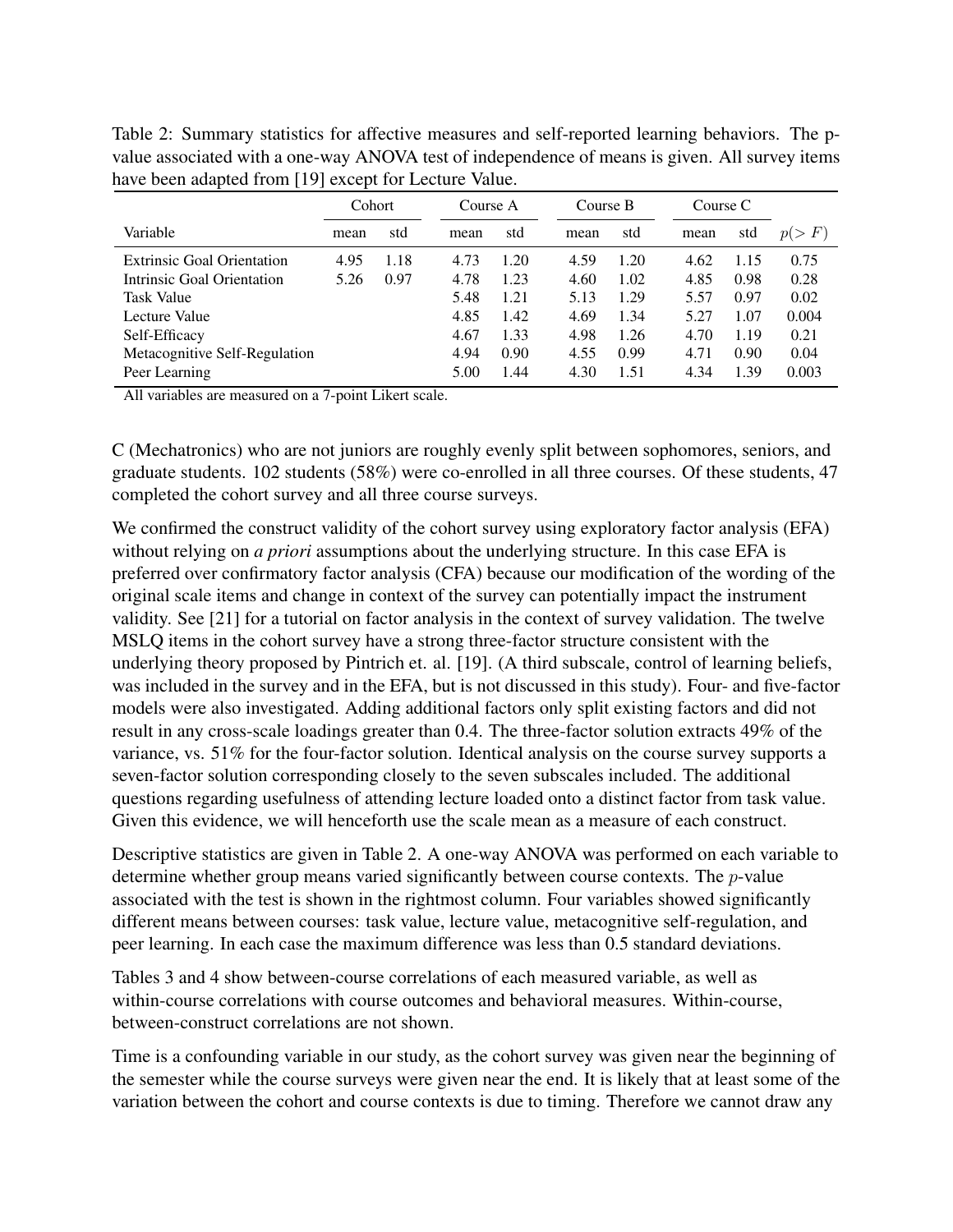|                                   | Between-course correlations |           |               | <b>Outcomes</b> |           | <b>Behaviors</b> |                  |                   |
|-----------------------------------|-----------------------------|-----------|---------------|-----------------|-----------|------------------|------------------|-------------------|
| Variable                          | A                           | B         | $\mathcal{C}$ | General         | Exam      | Grade            | Attendance       | <b>Views</b>      |
| <b>Extrinsic Goal Orientation</b> |                             |           |               |                 |           |                  |                  |                   |
| Course A                          | 1                           | $0.81***$ | $0.77***$     | $0.66***$       | $-0.17$   | $-0.15$          |                  | 0.09              |
| Course B                          |                             | 1         | $0.75***$     | $0.72***$       | 0.09      | 0.20             | $0.23*$          | $0.24*$           |
| Course C                          |                             |           | 1             | $0.67***$       | $-0.05$   | 0.05             | 0.02             | 0.05              |
| Intrinsic Goal Orientation        |                             |           |               |                 |           |                  |                  |                   |
| Course A                          | 1                           | $0.38**$  | $0.52***$     | $0.52***$       | 0.09      | 0.11             |                  | 0.10              |
| Course B                          |                             | 1         | $0.27*$       | $0.34**$        | 0.03      | 0.09             | 0.09             | $0.28*$           |
| Course C                          |                             |           | 1             | $0.55***$       | 0.26      | 0.16             | $0.24*$          | $-0.11$           |
| <b>Task Value</b>                 |                             |           |               |                 |           |                  |                  |                   |
| Course A                          | 1                           | 0.25      | 0.01          |                 | $-0.04$   | 0.04             |                  | $-0.02$           |
| Course B                          |                             | 1         | $-0.25*$      |                 | 0.18      | $0.32**$         | $0.25*$          | $0.19^{\dagger}$  |
| Course C                          |                             |           | 1             |                 | $0.41**$  | 0.12             | $0.18*$          | $-0.18^{\dagger}$ |
| Lecture Value                     |                             |           |               |                 |           |                  |                  |                   |
| Course A                          | $\mathbf{1}$                | $-0.15$   | $0.34**$      |                 | $-0.13$   | $-0.13$          |                  | $-0.12$           |
| Course B                          |                             | 1         | $0.33**$      |                 | 0.04      | 0.16             | $0.42***$        | $0.28*$           |
| Course C                          |                             |           | 1             |                 | $-0.03$   | 0.01             | $0.24**$         | 0.00              |
| Self-Efficacy                     |                             |           |               |                 |           |                  |                  |                   |
| Course A                          | 1                           | $0.27*$   | 0.14          |                 | 0.03      | 0.10             |                  | 0.01              |
| Course B                          |                             | 1         | 0.01          |                 | $0.25*$   | $0.42***$        | 0.18             | $0.37***$         |
| Course C                          |                             |           | 1             |                 | $0.51***$ | $0.41***$        | $0.17^{\dagger}$ | $-0.08$           |

Table 3: Correlations (between-courses) for motivational constructs, and correlations (withincourse) with course outcomes and student behaviors. "Views" is the number of posts the student viewed on the online discussion platform (Piazza).

 $\frac{1}{2} p < 0.1$  \*  $p < 0.05$  \*\*  $p < 0.01$  \*\*\*  $p < 0.001$ . Values in italics are not significant.

conclusions about the mean differences between goal orientations measured at the cohort and course level.

### *Motivational constructs*

Extrinsic goal orientation was strongly correlated between contexts  $(0.75 < r < 0.81)$ , as well as between course context and cohort context, consistent with prior work [12, 11]. The consistency of this relationship in very different populations and educational settings suggests that orientation towards performance goals is not as sensitive to contextual factors. Intrinsic goal orientation is only moderately correlated between contexts and with general attitude, and there is considerable variation in correlations depending on the particular subjects compared (0.27  $\lt r \lt 0.52$ ). Discussing the lack of between-course correlation of intrinsic goals in high school students compared with middle school subjects, Bong suggested that students' increasing concern with choosing a college major may explain the increasing specialization [12]. One might speculate that this variation should therefore disappear after students have self-selected into a major; however our results showed the opposite trend. It is possible that by the junior year, students interests are increasingly tied to specific career aspirations, leading them to value specific subjects more strongly.

We found no evidence for correlations between task value across courses  $(-0.25 < r < 0.25$ , not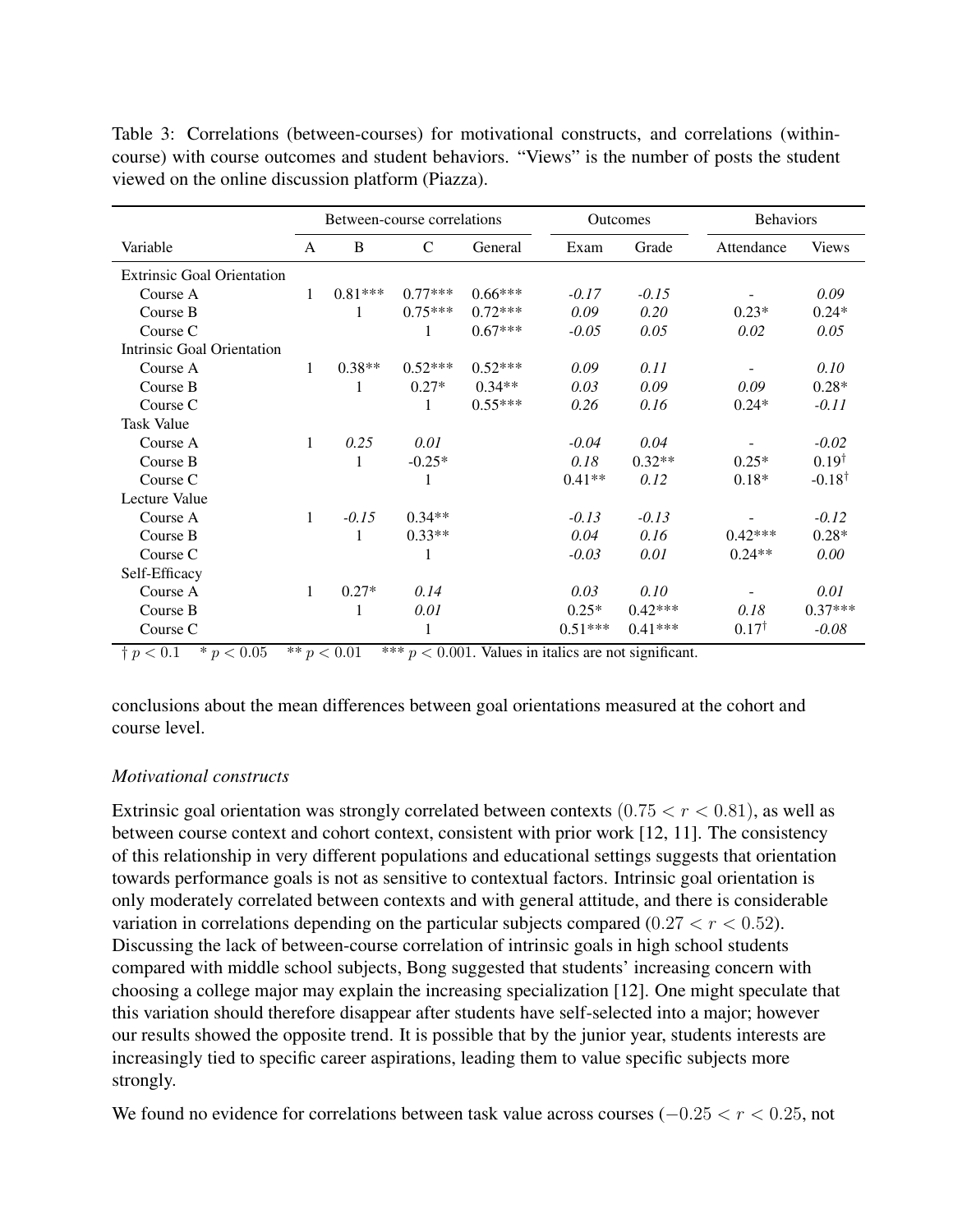significant when correcting for number of comparisons), consistent with Bong's findings in high school students [12]. Nevertheless, *within courses*, there are consistent, highly-significant  $(p < 0.001)$  correlations between task value and intrinsic goal orientation  $(0.59 < r < 0.72)$  and between task value and self-efficacy  $(0.57 < r < 0.68)$ . Task value is intimately connected to the subject matter, assignments, and projects in each course and is therefore context-specific. Lecture value (the subjective value students assign to the activities during class time) was moderately correlated with task value within courses  $(0.32 < r < 0.53)$ .

Surprisingly, academic self-efficacy was similarly uncorrelated between course contexts  $(0.01 < r < 0.27$ , not significant when correcting for number of comparisons). The variation is especially surprising given the fact that the course surveys were given late in the semester when a student might be able to accurately forecast their final grade, and final course grades were strongly intercorrelated (0.66  $\lt r \lt 0.75$ ). In other words, although students earned similar grades in these courses less than a month after completing the course survey, they rated their ability to succeed significantly differently from course to course. The questions on the self-efficacy scale used in this study [19] explicitly relate to course grade as a measure of performance (e.g. "I believe I will receive an excellent grade in this class.")

In contrast, Bong [12] found correlations in self-efficacy ranging from 0.24 to 0.63 between contexts for high school and middle school students. However, Bong noted in the same study that while self-efficacy of middle school students in four subjects was consistent with a model parameterized by a single "general" self-efficacy construct, self-efficacy of high-school students in four subjects was more consistent with two independent constructs representing self-efficacy in verbal and quantitative subjects. Our data is consistent with a general trend of students developing more differentiated self-efficacy beliefs as they progress academically.

The relationship between affective measures and course outcomes were not consistent across the three courses. Self-efficacy was correlated with final exam score  $(0.25 < r < 0.51)$  and course grade  $(0.41 < r < 0.42)$  in courses B (Mechanics of Materials) and C (Mechatronics), but not in course A (Fluid Mechanics). Course format was broadly similar across all three courses in terms of class size, lecture style, and in-class activities, although Course B had a lab and Course C had a multi-week project. There were some differences in assessments: Course A had a unique oral midterm exam and Course C had an optional final exam. We have no specific hypothesis to explain the surprising lack of correlation between self-efficacy and grades in Course A.

## *Learning strategies*

The two learning strategies scales (metacognitive self-regulation and peer learning) were moderately and consistently correlated across courses  $(0.47 < r < 0.55$  and  $0.54 < r < 0.68$ , respectively). Furthermore, there was a moderate *within-course* correlation between metacognitive self-regulation and peer learning in all three courses  $(0.32 < r < 0.48$ ,  $p < 0.001$ ).

Lecture attendance rate was positively correlated with task value, lecture value, and peer learning. All three courses incorporated partner and small group discussions into lecture through Think-Pair-Share activities [22] and occasional group problem solving. It is possible that students who are willing to work with peers value lecture time more highly, especially in active-learning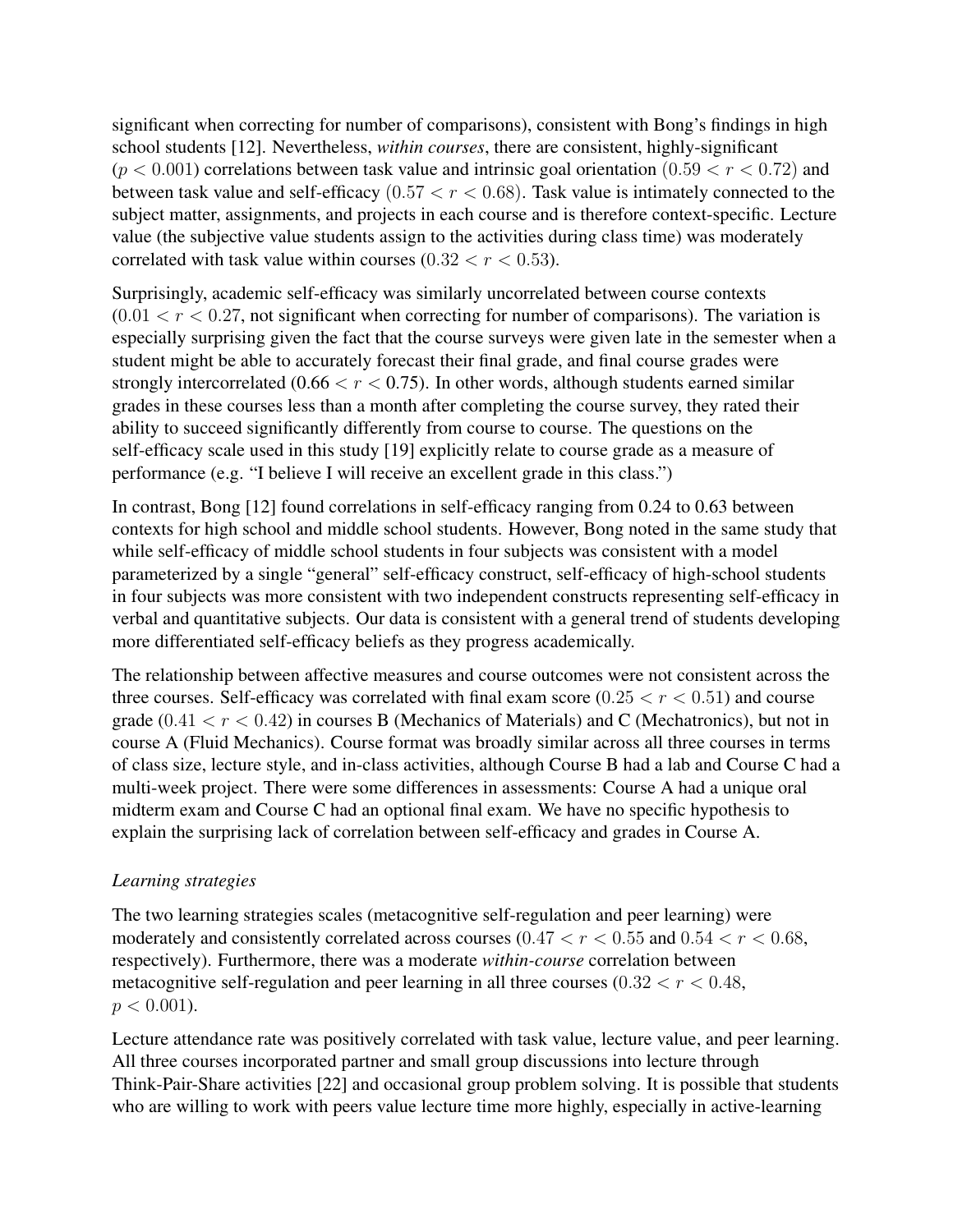|                          | Between-course correlations |           |           | <b>Outcomes</b>  |                  |            | <b>Behaviors</b> |  |
|--------------------------|-----------------------------|-----------|-----------|------------------|------------------|------------|------------------|--|
| Variable                 | A                           | B         | C         | Exam             | Grade            | Attendance | Views            |  |
| Metacog. Self-Regulation |                             |           |           |                  |                  |            |                  |  |
| Course A                 |                             | $0.47***$ | $0.55***$ | $-0.05$          | 0.04             |            | 0.02             |  |
| Course B                 |                             |           | $0.47***$ | $-0.04$          | 0.09             | 0.17       | $0.21^{\dagger}$ |  |
| Course C                 |                             |           |           | 0.17             | 0.15             | $0.20*$    | 0.03             |  |
| Peer Learning            |                             |           |           |                  |                  |            |                  |  |
| Course A                 |                             | $0.54***$ | $0.62***$ | $0.21^{\dagger}$ | $0.20^{\dagger}$ |            | 0.02             |  |
| Course B                 |                             |           | $0.68***$ | $0.20^{\dagger}$ | $0.30**$         | $0.33**$   | $0.22^{\dagger}$ |  |
| Course C                 |                             |           |           | 0.25             | $0.19*$          | $0.26**$   | 0.00             |  |

Table 4: Between-course and selected within-course correlations for learning strategies.

 $\frac{1}{2} p < 0.1$  \*  $p < 0.05$  \*\*  $p < 0.01$  \*\*\*  $p < 0.001$ . Values in italics are not significant.

settings. Course C (Mechatronics) showed a positive correlation between lecture attendance and intrinsic goal orientation. The last several weeks of Mechatronics are mostly devoted to a large group project and lecture content moves to advanced content which is not directly applicable to the project. The final exam, which includes this content, is optional and used to drop the lowest midterm score.

There were no consistent trends across courses relating motivational constructs to use of the online discussion platform. Only course B (Mechanics of Materials) showed weak to moderate (but statistically significant) correlations between goal orientation, lecture value, and self-efficacy and number of posts viewed on the platform. Instructors used the platform for both content-related discussion and administrative announcements, and the differences in instructors' use of the platform make it difficult to rely on this metric for between-course comparisons.

Although the focus of this paper is not on the link between behavioral measures and course outcomes, we observed that lecture attendance was a positive predictor of course grade, even when controlling for grade in a pre-requisite course. Number of online discussion platform views was weakly to moderately correlated with final grade, but was not a significant predictor when controlling for attendance and pre-requisite grade.

# **Conclusion**

Mechanical engineering students' attitudes and approaches to learning depend to varying degrees on the course context in which they are measured. Consistent with prior studies in younger students [12, 11], extrinsic goal orientation was strongly correlated both across course contexts and with a general-context measure (in this case, "my mechanical engineering courses"), while intrinsic goal orientation was moderately correlated across course contexts. Task value, which is tightly bound to the specific topics and activities of a course showed weak or nonexistent between-course correlations. Surprisingly, academic self-efficacy also varied significantly between courses, in contrast with results in younger students [12, 13]. Learning strategies (metacognitive self-regulation and peer-learning) and lecture attendance were moderately correlated between courses.

There are opportunities to increase students' motivation to learn by making connections between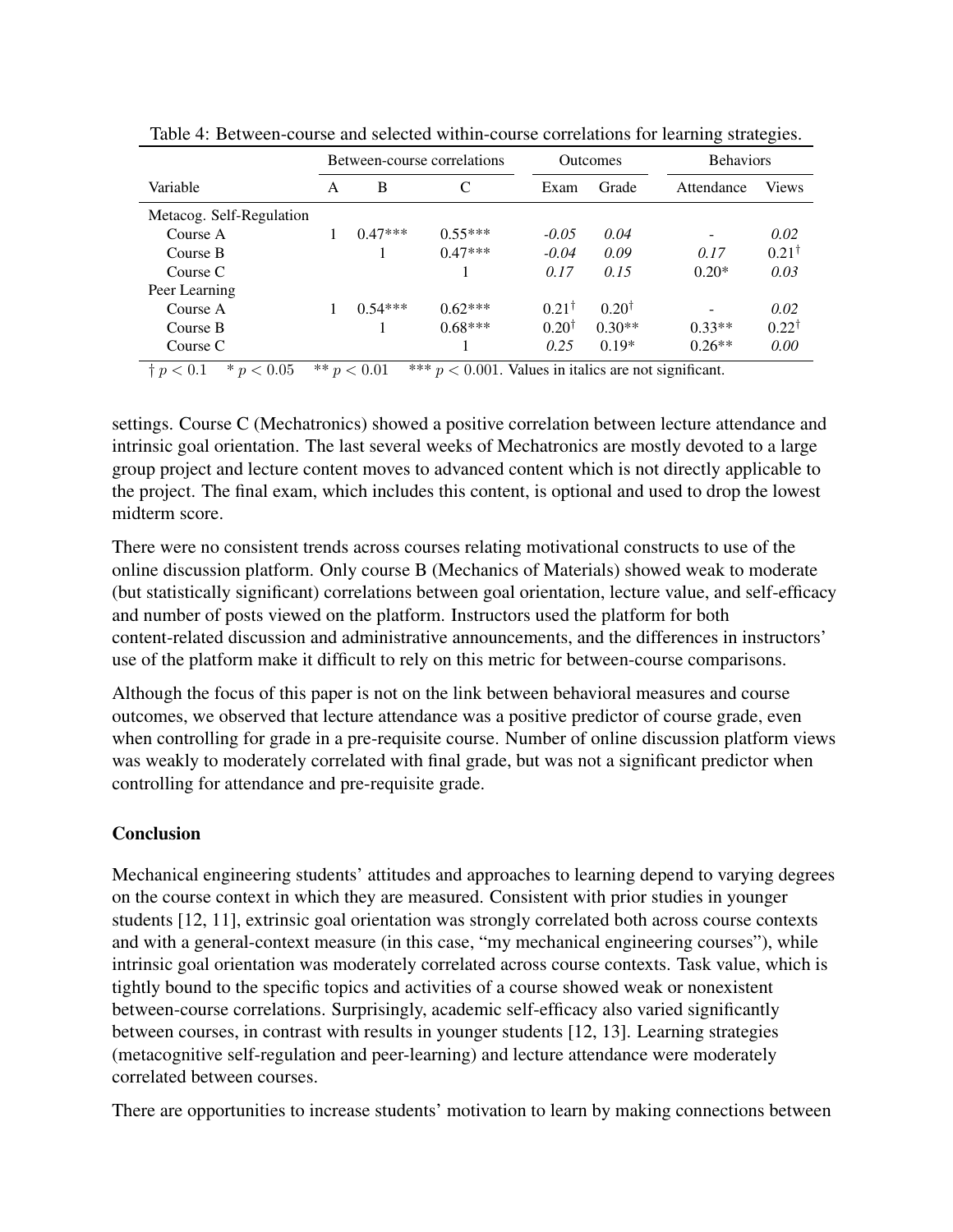activities and concepts in different courses. We found that intrinsic goal orientation is more variable than extrinsic goal orientation, and that task value varies significantly between courses. If students perceive the usefulness of applying concepts from a course in which they have little intrinsic interest in a class for which they have high intrinsic interest, they may find it more worthwhile to invest effort they would not otherwise feel motivated to invest. A major thrust of our teaching initiative is to develop cross-cutting examples and projects which combine content and concepts from co-requisite courses.

Although the three courses studied are all primarily lecture-based, large-enrollment courses, they differ considerably in instructor teaching style, types of assignments, format of exams, grading policy, and teaching assistant support. It is impossible to draw conclusions from our quantitative data about the relationship between features of each course and the variation in student attitudes. Many of the questions raised in this study would be best answered through qualitative data including interviews and focus groups. It is not clear, for example, why students form such distinct feelings of self-efficacy despite the strong correlation between course grades. Such qualitative methods are beyond the scope of this study, but will be explored in the future.

#### References

- [1] S. A. Ambrose, M. W. Bridges, M. DiPietro, M. C. Lovett, and M. K. Norman, *How Learning Works*. Jossey-Bass, 2010.
- [2] A. Wigfield and J. S. Eccles, "Expectancy-value theory of achievement motivation," *Contemporary Educational Psychology*, vol. 25, no. 1, pp. 68–81, 2000.
- [3] P. R. Pintrich, "Multiple goals, multiple pathways: The role of goal orientation in learning and achievement," *Journal of Educational Psychology*, vol. 92, no. 3, pp. 544–555, 2000.
- [4] C. A. Wolters, S. L. Yu, and P. R. Pintrich, "The relation between goal orientation and students' motivational beliefs and self-regulated learning," *Learning and Individual Differences*, vol. 8, no. 3, pp. 211–238, 1996.
- [5] D. Heo, S. Anwar, and M. Menekse, "The relationship between engineering students' Achievement goals, reflection behaviors, and learning outcomes," *International Journal of Engineering Education*, vol. 34, no. 5, pp. 1634–1643, 2018.
- [6] T. G. Duncan and W. J. Mckeachie, "The Making of the Motivated Strategies for Learning Questionnaire," *Educational Psychologist*, vol. 40, no. 2, pp. 117–128, 2005.
- [7] M. Ponton, J. Edmister, L. Ukeiley, and J. Seiner, "Understanding the Role of Self-Efficacy in Engineering Education," *Journal of Engineering Education*, no. April, pp. 247–252, 2001.
- [8] M. Bong, "Role of self-efficacy and task-value in predicting college students' course performance and future enrollment intentions," *Contemporary Educational Psychology*, vol. 26, no. 4, pp. 553–570, 2001.
- [9] J. S. Cole, D. A. Bergin, and T. A. Whittaker, "Predicting student achievement for low stakes tests with effort and task value," *Contemporary Educational Psychology*, vol. 33, no. 4, pp. 609–624, 2008.
- [10] P. R. Pintrich, "A conceptual framework for assessing motivation and self-regulated learning in college students," *Educational Psychology Review*, vol. 16, no. 4, pp. 385–407, 2004.
- [11] M. Bong, "Academic Motivation in Self-Efficacy, Task Value, Achievement Goal Orientations, and Attributional Beliefs," *Journal of Educational Research*, vol. 97, no. 6, pp. 287–298, 2004.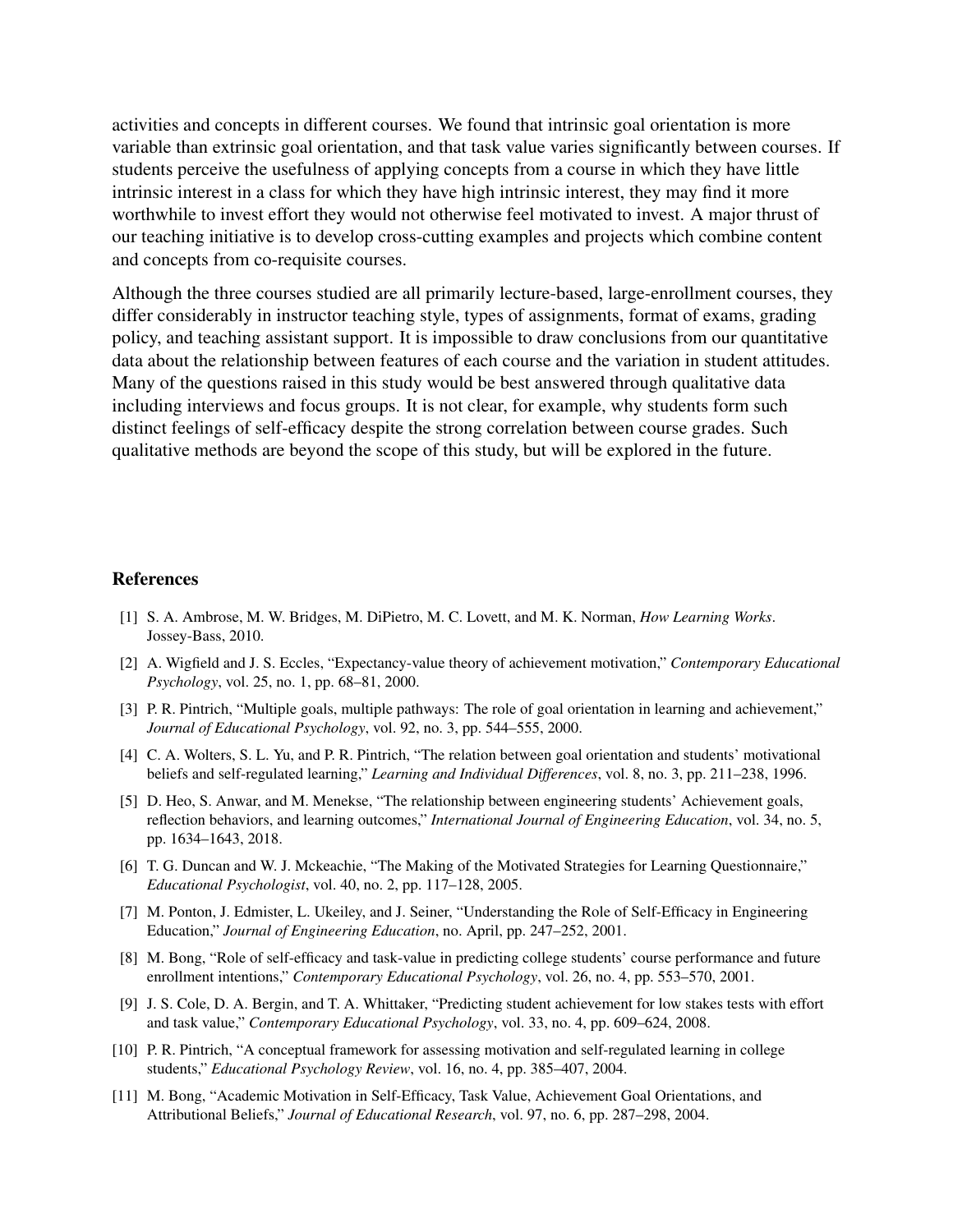- [12] M. Bong, "Between- and within-domain relations of academic motivation among middle and high school students: Self-efficacy, task-value, and achievement goals," *Journal of Educational Psychology*, vol. 93, no. 1, pp. 23–34, 2001.
- [13] C. A. Wolters and P. R. Pintrich, "Contextual differences in student motivation and self-regulated learning in mathematics, English, and social studies classrooms," *Instructional Science*, vol. 26, pp. 27–47, 1998.
- [14] B. D. Jones, M. C. Paretti, S. F. Hein, and T. W. Knott, "An analysis of motivation constructs with first-year engineering students: Relationships among expectancies, values, achievement, and career plans," *Journal of Engineering Education*, vol. 99, no. 4, pp. 319–336, 2010.
- [15] H. M. Matusovich, R. A. Streveler, and R. L. Miller, "Why do students choose engineering? A qualitative, longitudinal investigation of students' motivational values," *Journal of Engineering Education*, vol. 99, no. 4, pp. 289–303, 2010.
- [16] O. Lawanto, "Understanding the Correlation between Goal Orientation and Self-Efficacy for Learning and Performance in an Engineering Design Activity in Grades 9-12," *American Society of Engineering Education Zone IV Conference*, pp. 355–362, 2010.
- [17] N. A. Mamaril, E. L. Usher, C. R. Li, D. R. Economy, and M. S. Kennedy, "Measuring Undergraduate Students' Engineering Self-Efficacy: A Validation Study," *Journal of Engineering Education*, vol. 105, no. 2, pp. 366–395, 2016.
- [18] R. M. Marra and T. Wheeler, "Impact of an authentic, student-centered engineering project on student motivation," *Proceedings - Frontiers in Education Conference*, vol. 2, pp. 8–13, 2000.
- [19] P. R. Pintrich, D. A. F. Smith, T. Garcia, and W. J. McKeachie, "A Manual for the Use of the Motivated Strategies for Learning Questionnaire (MSLQ)," tech. rep., National Center for Research to Improve Postsecondary Teaching and Learning, Ann Arbor, MI, 1991.
- [20] C. R. Jackson, "Validating and Adapting the Motivated Strategies for Learning Questionnaire (MSLQ) for STEM Courses at an HBCU," *AERA Open*, vol. 4, no. 4, pp. 1–16, 2018.
- [21] E. Knekta, C. Runyon, and S. Eddy, "One size doesn't fit all: Using factor analysis to gather validity evidence when using surveys in your research," *CBE Life Sciences Education*, vol. 18, no. 1, pp. 1–17, 2019.
- [22] E. Mazur, *Peer Instruction: A User's Manual*. Upper Saddle River, NJ: Prentice Hall, 1996.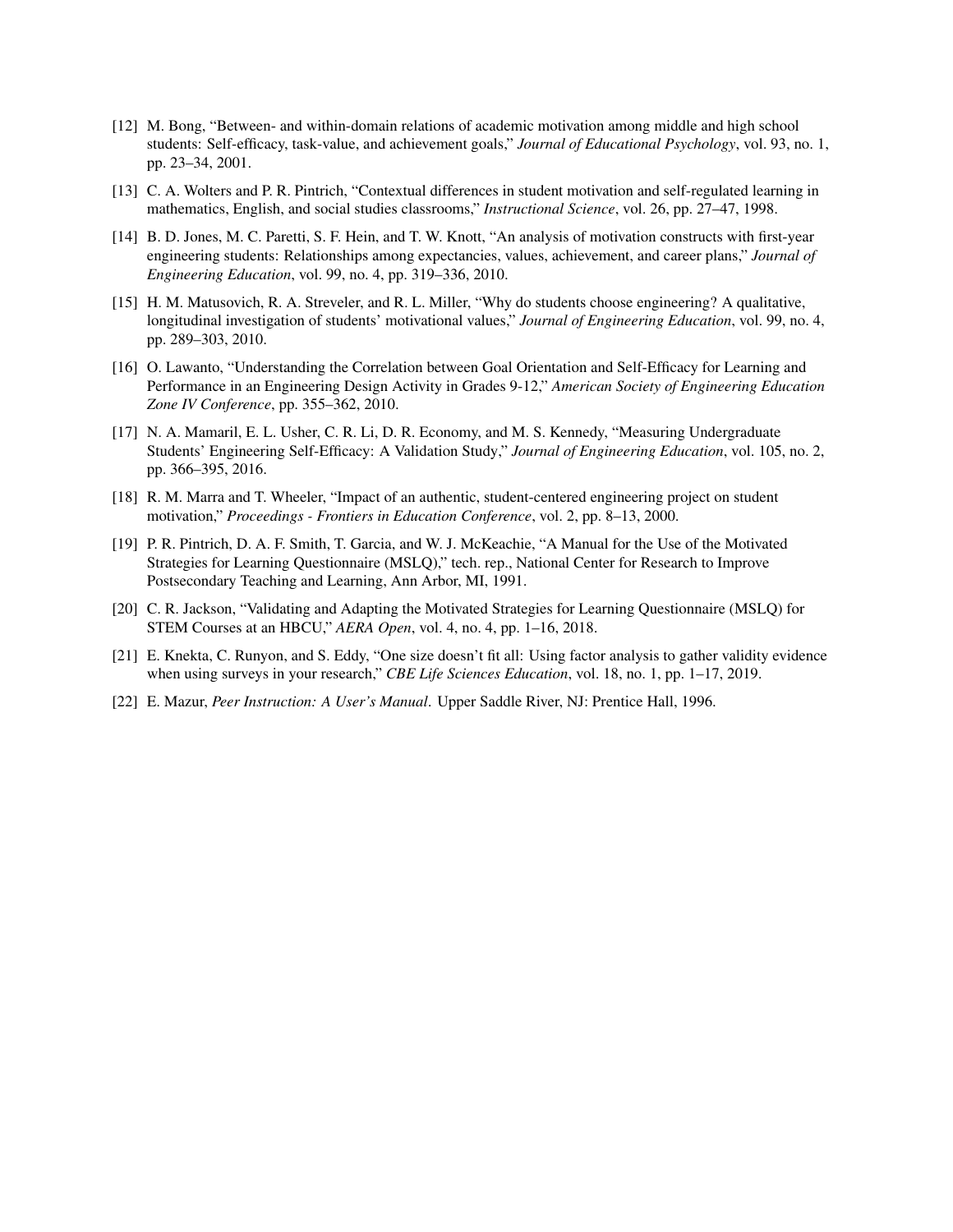# Appendix: Surveys

| Item | Subscale   | Question                                                                                                                                                       |
|------|------------|----------------------------------------------------------------------------------------------------------------------------------------------------------------|
| 3    | <b>IGO</b> | The most satisfying thing for me in my MAE courses is trying to understand the content as<br>thoroughly as possible.                                           |
| 6    | <b>IGO</b> | When I have the opportunity in my MAE courses, I choose course assignments that I can learn<br>from even if they don't guarantee a good grade.                 |
| 8    | IGO        | In my MAE courses, I prefer material that arouses my curiosity, even if it is difficult to learn.                                                              |
| 11   | <b>IGO</b> | In $my \text{ } MAE \text{ courses}$ , I prefer material that really challenges me so I can learn new things.                                                  |
| 1    | <b>EGO</b> | Getting a good grade in <i>my MAE courses</i> is the most satisfying thing for me right now.                                                                   |
| 5    | EGO        | The most important thing for me right now is improving my overall grade point average, so my<br>main concern in <i>my MAE courses</i> is getting a good grade. |
| 7    | <b>EGO</b> | If I can, I want to get better grades in <i>my MAE courses</i> than most of the other students.                                                                |
| 10   | EGO        | I want to do well in <i>my MAE courses</i> because it is important to show my ability to my family,                                                            |
|      |            | friends, employer, or others.                                                                                                                                  |
| 2    | CLB.       | If I try hard enough, then I will understand the material taught in my MAE courses.                                                                            |
| 4    | <b>CLB</b> | If I don't understand the material taught in my MAE courses, it is because I didn't try hard                                                                   |
| 9    | <b>CLB</b> | enough.                                                                                                                                                        |
|      |            | It is my own fault if I don't learn the material in <i>my MAE courses</i> .                                                                                    |
| 12   | <b>CLB</b> | If I study in appropriate ways, then I will be able to learn the material in my MAE courses.                                                                   |

Table 5: Cohort survey items. The complete cohort survey included other questions not discussed in this paper.

IGO=Intrinsic Goal Orientation, EGO=Extrinsic Goal Orientation, CLB=Control of Learning Beliefs. Items adapted from [19]. Changes indicated in *italics*.